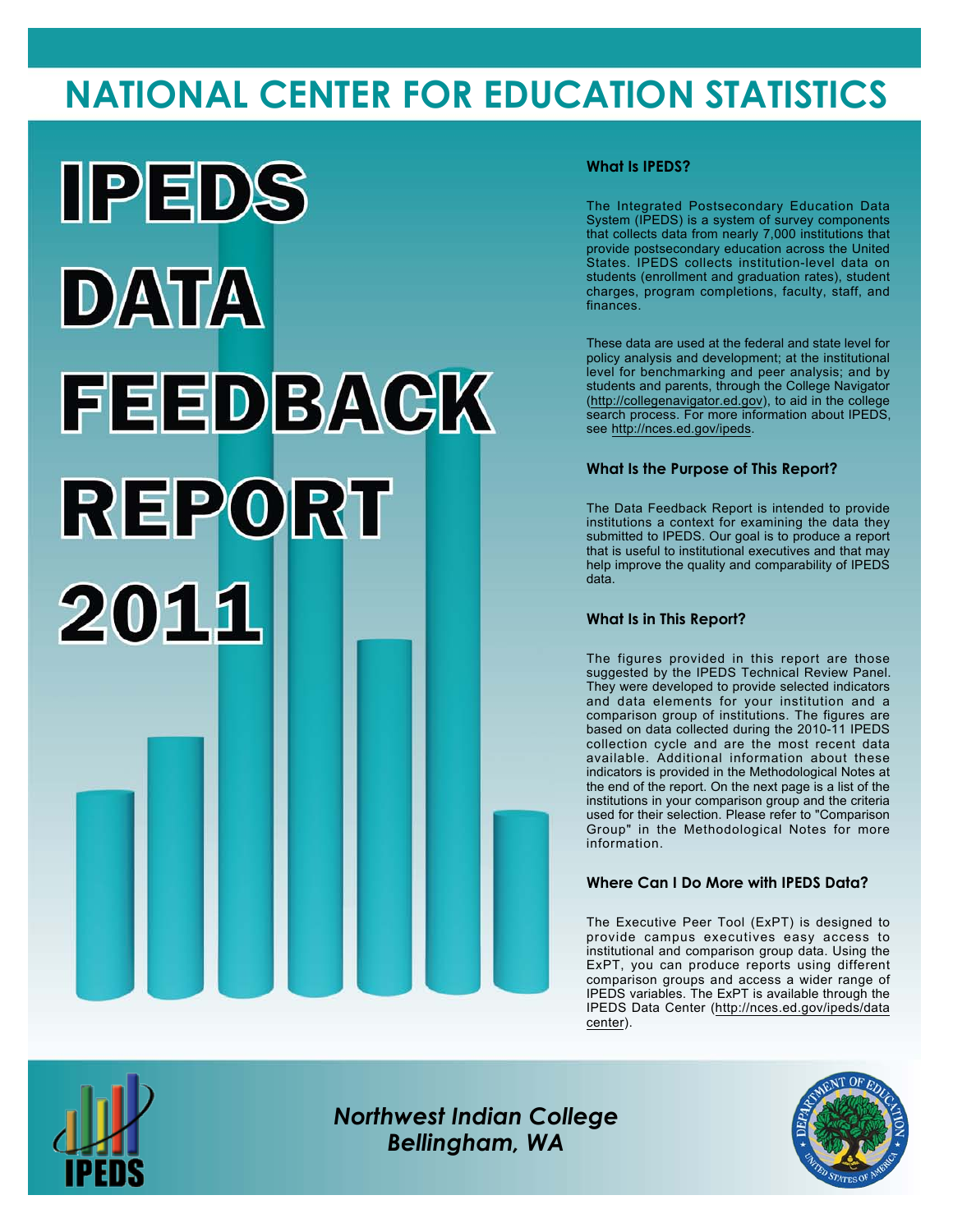# **COMPARISON GROUP**

Comparison group data are included to provide a context for interpreting your institution's statistics. If your institution did not define a Custom Comparison Group for this report by July 15, NCES selected a comparison group for you. (In this case, the characteristics used to define the comparison group appears below.) The Executive Peer Tool (ExPT)[\(http://nces.ed.gov/ipeds/datacenter/\)](http://nces.ed.gov/ipeds/datacenter/) can be used to reproduce the figures in this report using different peer groups.

Using some of your institution's characteristics, a group of comparison institutions was selected for you. The characteristics include Carnegie Classification of Tribal Colleges. This comparison group includes the following 31 institutions:

- Bay Mills Community College (Brimley, MI)
- Blackfeet Community College (Browning, MT)
- Cankdeska Cikana Community College (Fort Totten, ND)
- Chief Dull Knife College (Lame Deer, MT) College of Menominee Nation (Keshena, WI)
- 
- Dine College (Tsaile, AZ)
- Fond du Lac Tribal and Community College (Cloquet, MN)
- Fort Belknap College (Harlem, MT)
- Fort Berthold Community College (New Town, ND)
- Fort Peck Community College (Poplar, MT)
- Haskell Indian Nations University (Lawrence, KS)
- Ilisagvik College (Barrow, AK)
- Institute of American Indian and Alaska Native Culture (Santa Fe, NM)
- Lac Courte Oreilles Ojibwa Community College (Hayward, WI)
- Leech Lake Tribal College (Cass Lake, MN)
- Little Big Horn College (Crow Agency, MT)
- Little Priest Tribal College (Winnebago, NE)
- Navajo Technical College (Crownpoint, NM)
- Nebraska Indian Community College (Macy, NE)
- Oglala Lakota College (Kyle, SD)
- Saginaw Chippewa Tribal College (Mount Pleasant, MI)
- Salish Kootenai College (Pablo, MT)
- Sinte Gleska University (Mission, SD)
- Sisseton Wahpeton College (Sisseton, SD)
- Sitting Bull College (Fort Yates, ND)
- Southwestern Indian Polytechnic Institute (Albuquerque, NM)
- Stone Child College (Box Elder, MT)
- Tohono O'Odham Community College (Sells, AZ)
- Turtle Mountain Community College (Belcourt, ND)
- United Tribes Technical College (Bismarck, ND)
- White Earth Tribal and Community College (Mahnomen, MN)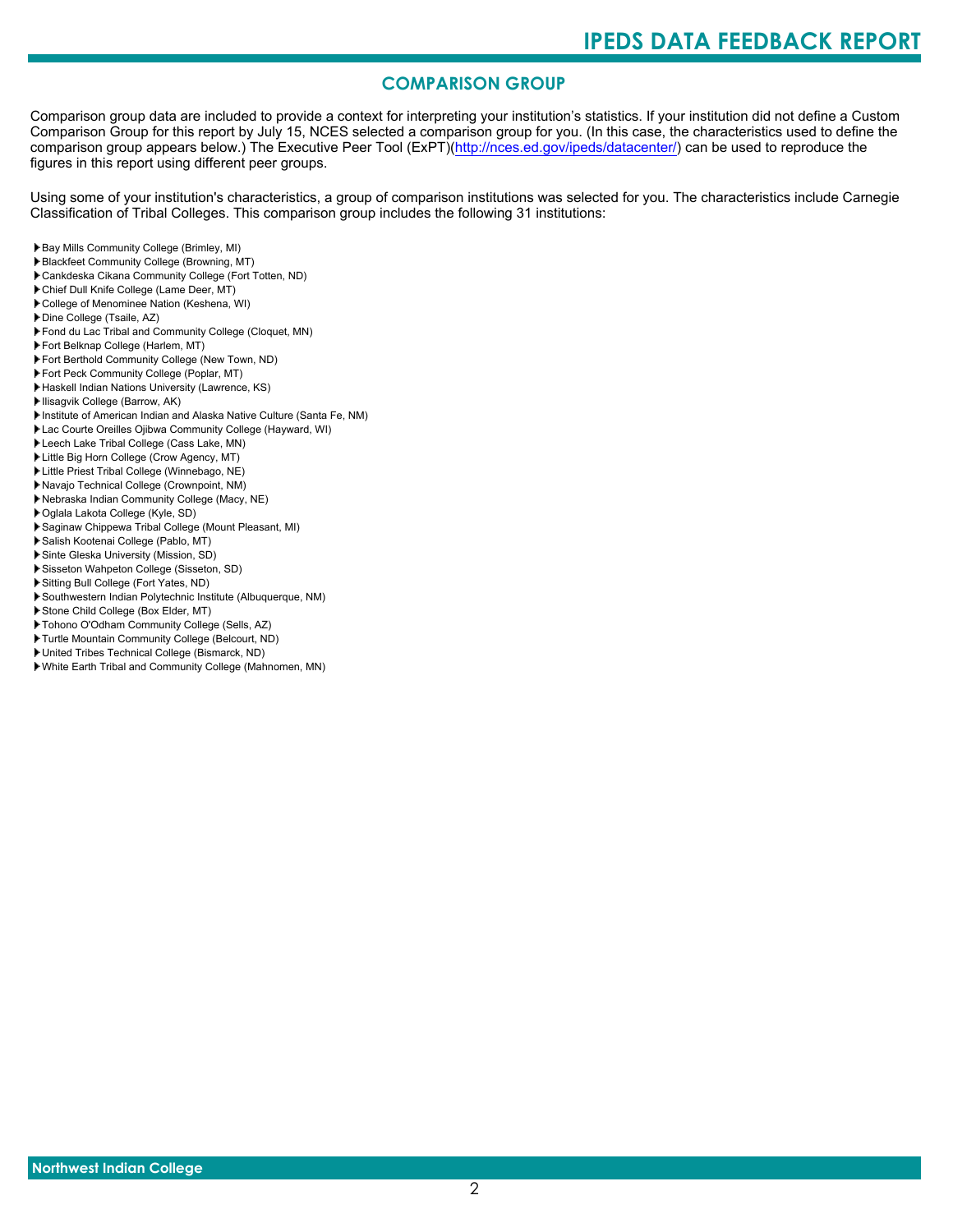#### **Figure 1. Percent of all students enrolled, by race/ethnicity and percent of students who are women: Fall 2010**



**NOTE: For this survey year, institutions were required to report race and ethnicity using the 1997 (new) Office of Management and Budget categories. For more information** about disaggregation of data by race and ethnicity, please see the Methodological Notes at the end of this report. Median values for the comparison group will not add to 100<br>percent. See "Use of Median Values for Compariso **institutions in the comparison group.**

**SOURCE: U.S. Department of Education, National Center for Education Statistics, Integrated Postsecondary Education Data System (IPEDS): Spring 2011, Fall Enrollment component.**

#### **Figure 2. Unduplicated 12-month headcount of all students and of undergraduate students (2009-10), total FTE enrollment (2009-10), and full- and part-time fall enrollment (Fall 2010)**



**NOTE: For details on calculating full-time equivalent (FTE) enrollment, see Calculating FTE in the Methodological Notes at the end of this report. Total headcount, FTE, and full- and part-time fall enrollment include both undergraduate and postbaccalaureate students, when applicable. N is the number of institutions in the comparison group.**

**SOURCE: U.S. Department of Education, National Center for Education Statistics, Integrated Postsecondary Education Data System (IPEDS): Fall 2010, 12-month Enrollment component and Spring 2011, Fall Enrollment component.**

#### **Figure 3. Number of degrees awarded, by level: 2009-10**



**Your institution Comparison Group Median** 

**NOTE: For additional information about postbaccalaureate degree levels, see the Methodology Notes. N is the number of institutions in the comparison group. SOURCE: U.S. Department of Education, National Center for Education Statistics, Integrated Postsecondary Education Data System (IPEDS): Fall 2010, Completions component.**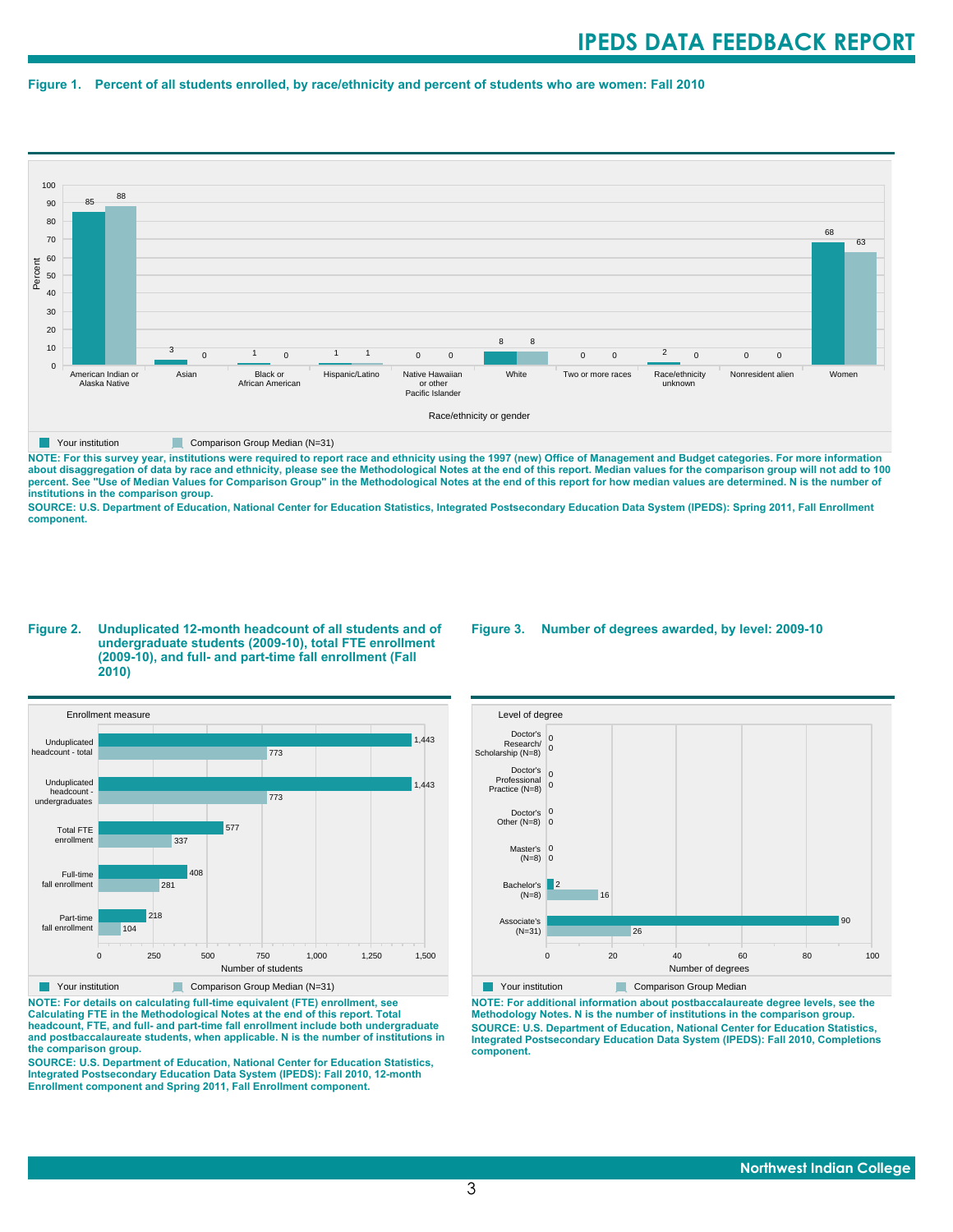**Figure 4. Academic year tuition and required fees for full-time, first-time, degree/certificate-seeking undergraduates: 2007-08--2010-11**



**NOTE: The tuition and required fees shown here are the lowest reported from the categories of in-district, in-state, and out-of-state. N is the number of institutions in the comparison group.**

**SOURCE: U.S. Department of Education, National Center for Education Statistics, Integrated Postsecondary Education Data System (IPEDS): Fall 2010, Institutional Characteristics component.**

**Figure 6. Percent of full-time, first-time degree/certificate-seeking undergraduate students who received grant or scholarship aid from the federal government, state/local government, or the institution, or loans, by type of aid: 2009-10**



**NOTE: Any grant aid above includes grant or scholarship aid from the federal government, state/local government, or the institution. Federal grants includes Pell grants and other federal grants. Any loans includes federal loans and other loans to students. For details on how students are counted for financial aid reporting, see Cohort Determination in the Methodological Notes at the end of this report. N is the number of institutions in the comparison group.**

**SOURCE: U.S. Department of Education, National Center for Education Statistics, Integrated Postsecondary Education Data System (IPEDS): Spring 2011, Student Financial Aid component.**





**NOTE: Average net price is for full-time, first-time, degree/certificate-seeking undergraduate students and is generated by subtracting the average amount of federal, state/local government, and institutional grant and scholarship aid from the total cost of attendance. For public institutions, this includes only students who paid the in-state or in-district tuition rate. Total cost of attendance is the sum of published tuition and required fees, books and supplies, and the weighted average room and board and other expenses. For more information, see the Methodological Notes at the end of this report. N is the number of institutions in the comparison group.**

**SOURCE: U.S. Department of Education, National Center for Education Statistics, Integrated Postsecondary Education Data System (IPEDS): Fall 2010, Institutional Characteristics component; Spring 2011, Student Financial Aid component.**

#### **Figure 7. Average amounts of grant or scholarship aid from the federal government, state/local government, or the institution, or loans received, by full-time, first-time degree/certificate-seeking undergraduate students, by type of aid: 2009-10**



**Your institution Comparison Group Median** 

**NOTE: Any grant aid above includes grant or scholarship aid from the federal government, state/local government, or the institution. Federal grants includes Pell grants and other federal grants. Any loans includes federal loans and other loans to students. Average amounts of aid were calculated by dividing the total aid awarded by the total number of recipients in each institution. N is the number of institutions in the comparison group.**

**SOURCE: U.S. Department of Education, National Center for Education Statistics, Integrated Postsecondary Education Data System (IPEDS): Spring 2011, Student Financial Aid component.**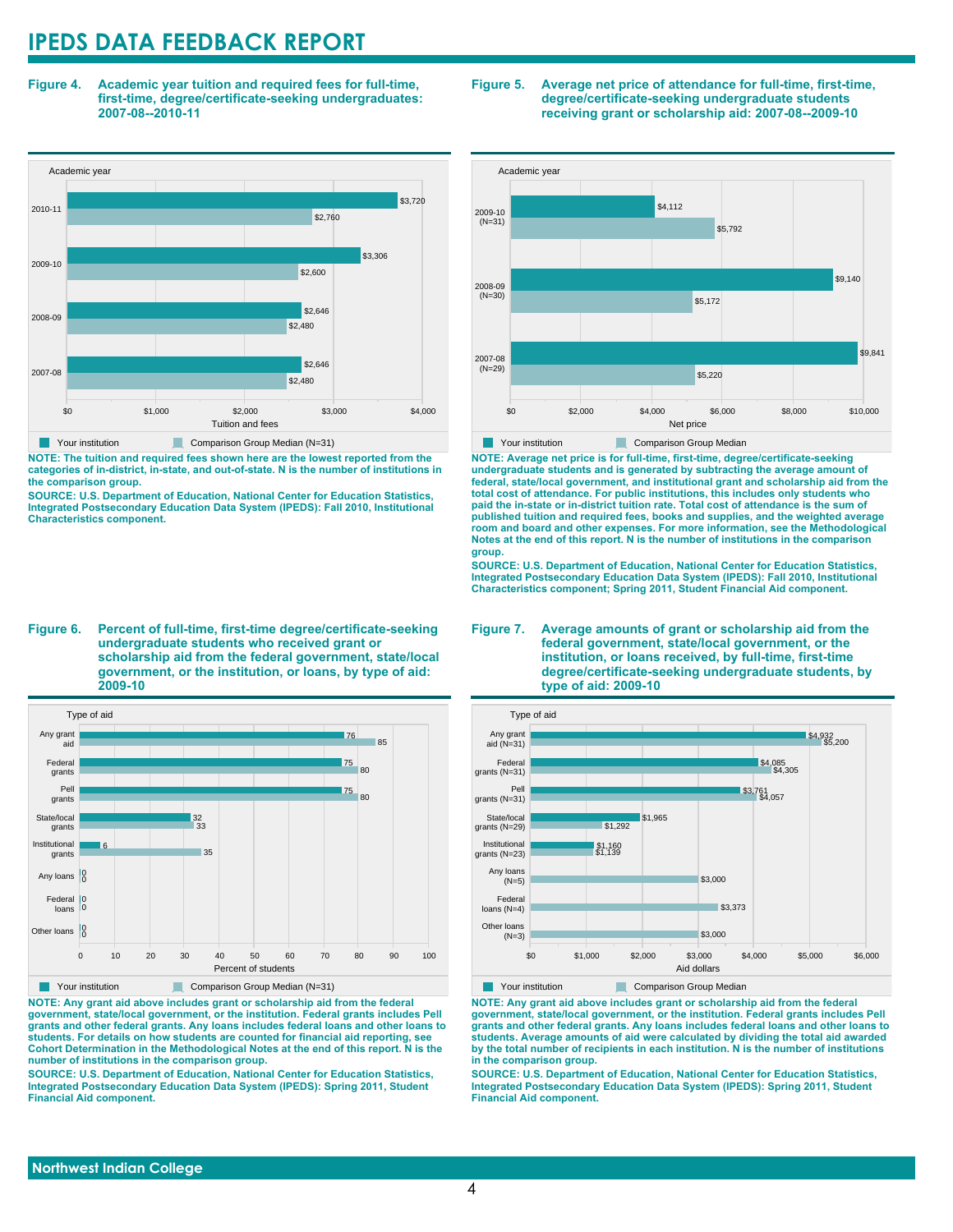**Figure 8. Percent of all undergraduates receiving aid by type of aid: 2009-10**

**Figure 9. Average amount of aid received by all undergraduates, by type of aid: 2009-10**



**NOTE: Any grant aid above includes grant or scholarship aid from the federal government, state/local government, the institution, or other sources. Federal loans includes only federal loans to students. N is the number of institutions in the comparison group.**

**SOURCE: U.S. Department of Education, National Center for Education Statistics, Integrated Postsecondary Education Data System (IPEDS): Spring 2011, Student Financial Aid component.**



**NOTE: Any grant aid above includes grant or scholarship aid from the federal government, state/local government, the institution, or other sources. Federal loans includes federal loans to students. Average amounts of aid were calculated by dividing the total aid awarded by the total number of recipients in each institution. N is the number of institutions in the comparison group.**

**SOURCE: U.S. Department of Education, National Center for Education Statistics, Integrated Postsecondary Education Data System (IPEDS): Spring 2011, Student Financial Aid component.**

#### **Figure 10. Graduation rate and transfer-out rate (2004 cohort); graduation rate cohort as a percent of total entering students and retention rates of first-time students (Fall 2010)**



**NOTE: Graduation rate cohort includes all full-time, first-time, degree/certificateseeking undergraduate students. Entering class includes all students coming to the institution for the first time. Only institutions with a mission to prepare students to transfer are required to report transfers out. Graduation and transfer-out rates are the Student Right-to-Know rates. Retention rates are measured from the fall of first enrollment to the following fall. 4-yr institutions report retention rates for students seeking a bachelor's degree. Median values for the comparison group will not add to 100 percent. N is the number of institutions in the comparison group.**

**SOURCE: U.S. Department of Education, National Center for Education Statistics, Integrated Postsecondary Education Data System (IPEDS): Spring 2011, Graduation Rates component and Fall Enrollment component.**

**Figure 11. Full-time equivalent staff, by assigned position: Fall 2010**



**NOTE: Graduate assistants are not included in this figure. For information on the calculation of FTE of staff, see the Methodological Notes. N is the number of institutions in the comparison group.**

**SOURCE: U.S. Department of Education, National Center for Education Statistics, Integrated Postsecondary Education Data System (IPEDS): Winter 2010-11, Human Resources component.**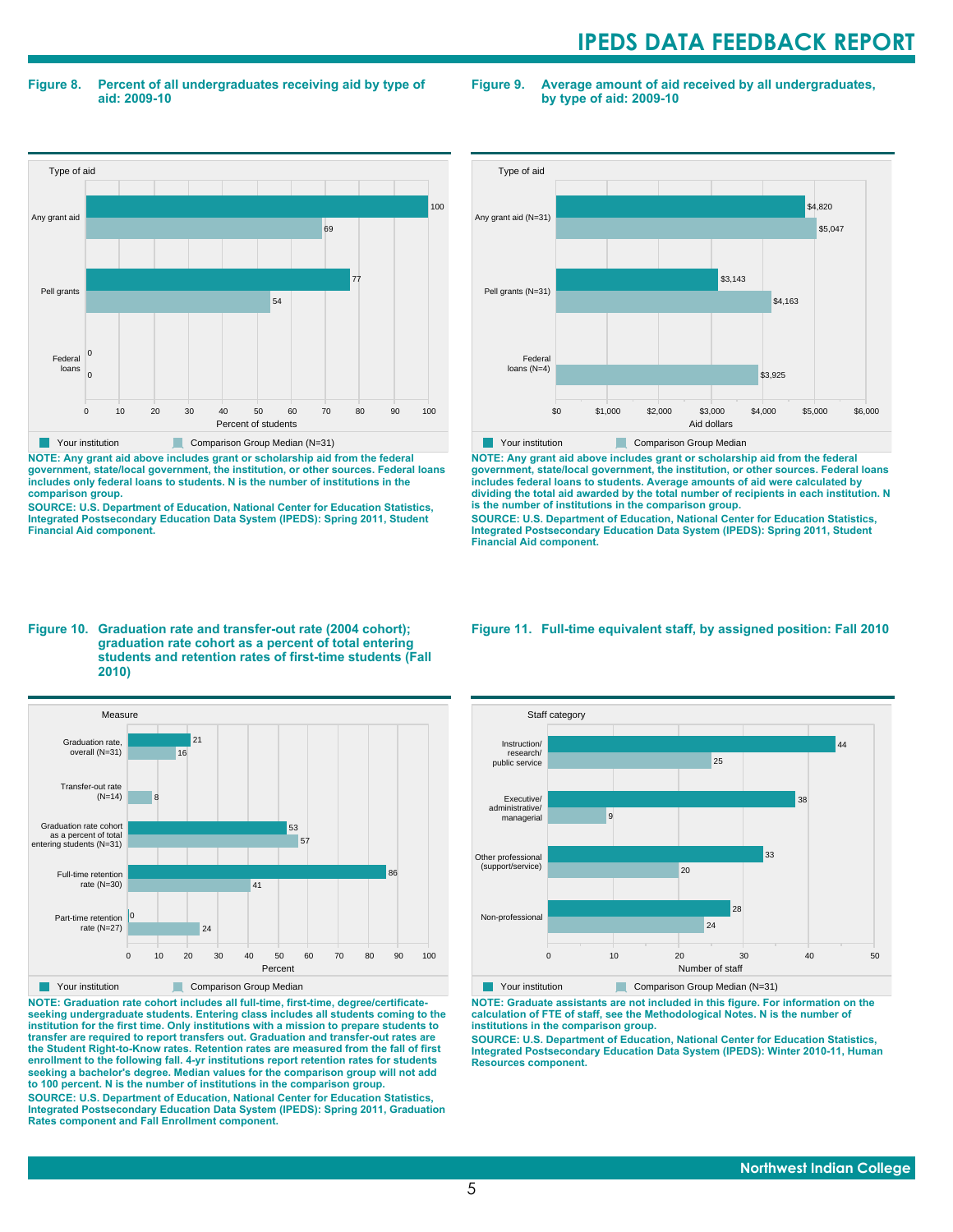**Figure 12. Average salaries of full-time instructional staff equated to 9-month contracts, by academic rank: Academic year 2010-11**



**NOTE: Average full-time instructional staff salaries for 11/12-month contracts were equated to 9-month average salaries by multiplying the 11/12-month salary by .8182. Salaries based on less than 9-month contracts are not included. Medical school salaries are not included. N is the number of institutions in the comparison group. Medians are not reported for comparison groups with less than three values. SOURCE: U.S. Department of Education, National Center for Education Statistics, Integrated Postsecondary Education Data System (IPEDS): Winter 2010-11, Human Resources component.**

#### **Figure 13. Percent distribution of core revenues, by source: Fiscal year 2010**



**NOTE: The comparison group median is based on those members of the comparison group that report finance data using the same accounting standards as the comparison institution. For a detailed definition of core revenues, see the Methodological Notes. N is the number of institutions in the comparison group. SOURCE: U.S. Department of Education, National Center for Education Statistics, Integrated Postsecondary Education Data System (IPEDS): Spring 2011, Finance component.**

#### **Figure 14. Core expenses per FTE enrollment, by function: Fiscal year 2010**



**NOTE: The comparison group median is based on those members of the comparison group that report finance data using the same accounting standards as the comparison institution. Expenses per full-time equivalent (FTE) enrollment, particularly instruction, may be inflated because finance data includes all core expenses while FTE reflects credit activity only. For details on calculating FTE enrollment and a detailed definition of core expenses, see the Methodological Notes. N is the number of institutions in the comparison group. SOURCE: U.S. Department of Education, National Center for Education Statistics, Integrated Postsecondary Education Data System (IPEDS): Fall 2010, 12-month**

**Enrollment component and Spring 2011, Finance component.**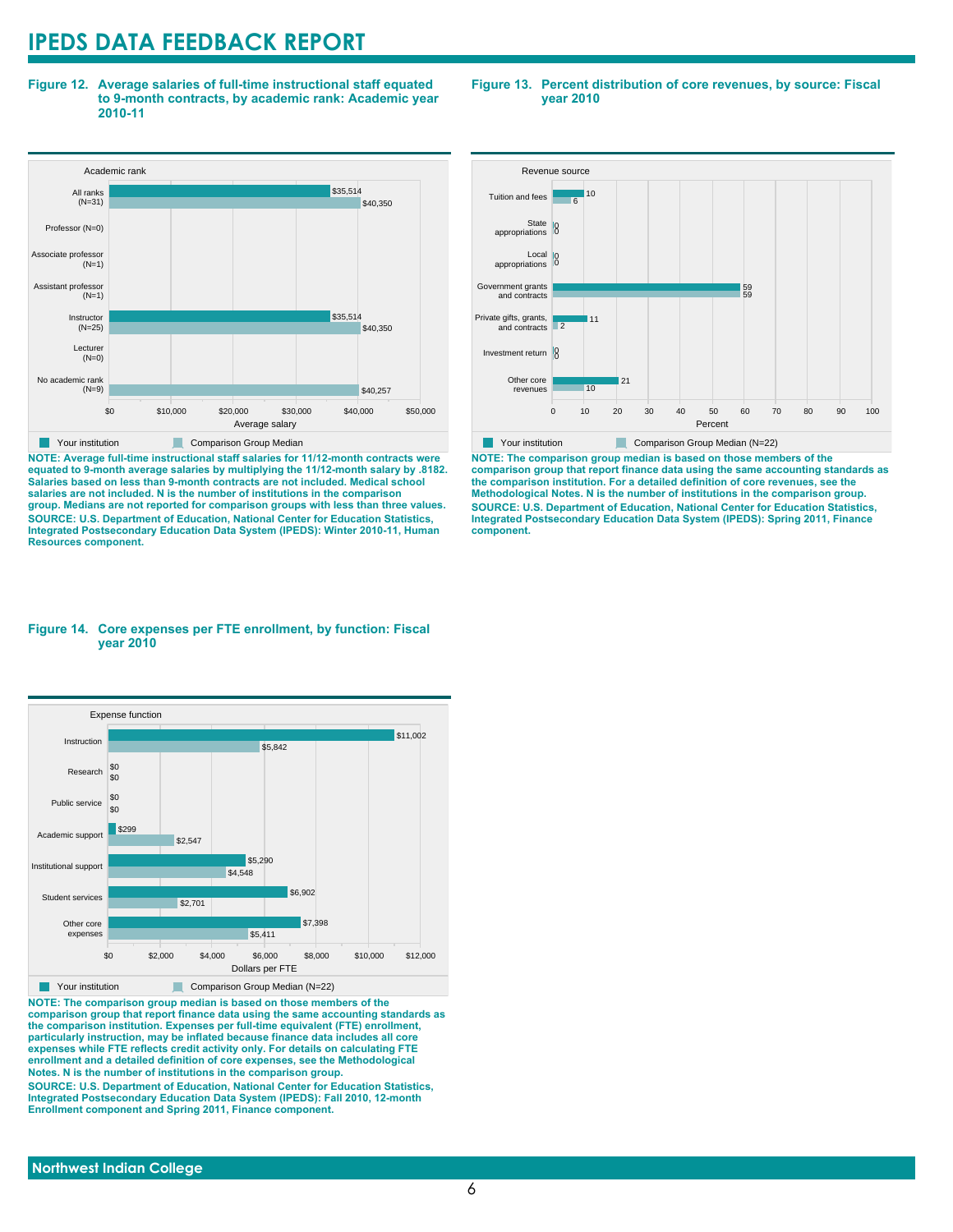## **METHODOLOGICAL NOTES**

#### **Overview**

This report is based on data supplied by institutions to IPEDS during the 2010-11 survey year. Response rates exceeded 99 percent for most surveys. Detailed response tables are included in IPEDS First Look reports, which can be found at [http://nces.ed.gov/pubsearch/getpubcats.asp?sid=010.](http://nces.ed.gov/pubsearch/getpubcats.asp?sid=010)

#### **Use of Median Values for Comparison Group**

The value for the comparison institution is compared to the median value for the comparison group for each statistic included in the figure. If more than one statistic is presented in a figure, the median values are determined separately for each indicator or statistic. Medians are not reported for comparison groups with less than three values. Where percentage distributions are presented, median values may not add to 100 percent. Through the ExPT, users have access to all of the data used to create the figures included in this report.

#### **Missing Statistics**

If a statistic is not reported for your institution, the omission indicates that the statistic is not relevant to your institution and the data were not collected. As such, not all notes listed below may be applicable to your report.

#### **Use of Imputed Data**

All IPEDS data are subject to imputation for total (institutional) and partial (item) nonresponse. If necessary, imputed values were used to prepare your report.

#### **Data Confidentiality**

IPEDS data are not collected under a pledge of confidentiality.

#### **Disaggregation of Data by Race/Ethnicity**

When applicable, some statistics are disaggregated by race/ethnicity. Data disaggregated by race/ethnicity have been reported using the 1997 (new) Office of Management and Budget categories. Detailed information about the recent race/ethnicity changes can be found at <http://nces.ed.gov/ipeds/reic/resource.asp>.

#### **Postbaccalaureate Degree Categories**

The use of new postbaccalaureate degree categories was mandatory in the 2010-11 collection year. These categories are: doctor's degreeresearch/scholarship, doctor's degree-professional practice, and doctor's degree-other. (The first-professional degree and certificate categories and the single doctor's degree category have been eliminated.)

#### **Cohort Determination for Reporting Student Financial Aid and Graduation Rates**

Student cohorts for reporting Student Financial Aid and Graduation Rates data are based on the reporting type of the institution. For institutions that report based on an academic year (those operating on standard academic terms), student counts and cohorts are based on fall term data. Student counts and cohorts for program reporters (those that do not operate on standard academic terms) are based on unduplicated counts of students enrolled during a full 12-month period.

#### **Description of Statistics Used in the Figures**

#### *Average Institutional Net Price*

Average net price is calculated for full-time, first-time degree/certificateseeking undergraduates who were awarded grant or scholarship aid from the federal government, state/local government, or the institution anytime during the full aid year. For public institutions, this includes only students who paid the in-state or in-district tuition rate. Other sources of grant aid are excluded. Average net price is generated by subtracting the average amount of federal, state/local government, and institutional grant and scholarship aid from the total cost of attendance. Total cost of attendance is the sum of published tuition and required fees, books and supplies, and the weighted average room and board and other expenses.

For the purpose of the IPEDS reporting, aid received refers to financial aid that was awarded to, and accepted by, a student. This amount may differ from the aid amount that is disbursed to a student.

#### *Core Expenses*

Core expenses include expenses for instruction, research, public service, academic support, institutional support, student services, scholarships and fellowships (reported under FASB standards as net grant aid to students), and other expenses. Expenses for operation and maintenance of plant, depreciation, and interest are allocated to each of the other functions. Core expenses exclude expenses for auxiliary enterprises (e.g., bookstores, dormitories), hospitals, and independent operations.

#### *Core Revenues*

Core revenues for public institutions reporting under GASB standards include tuition and fees; government appropriations (federal, state, and local); government grants and contracts; private gifts, grants, and contracts; sales and services of educational activities; investment income; other operating and non-operating sources; and other revenues and additions (capital appropriations and grants and additions to permanent endowments). Core revenues for private, not-for-profit institutions (and a small number of public institutions) reporting under FASB include tuition and fees; government appropriations (federal, state, and local); government grants and contracts; private gifts, grants, and contracts (including contributions from affiliated entities); investment return; sales and services of educational activities; and other sources. Core revenues for private, for-profit institutions reporting under FASB standards include tuition and fees; government appropriations (federal, state, and local); government grants and contracts; private grants and contracts; net investment income; sales and services of educational activities; and other sources. In general, core revenues exclude revenues from auxiliary enterprises (e.g., bookstores, dormitories), hospitals, and independent operations.